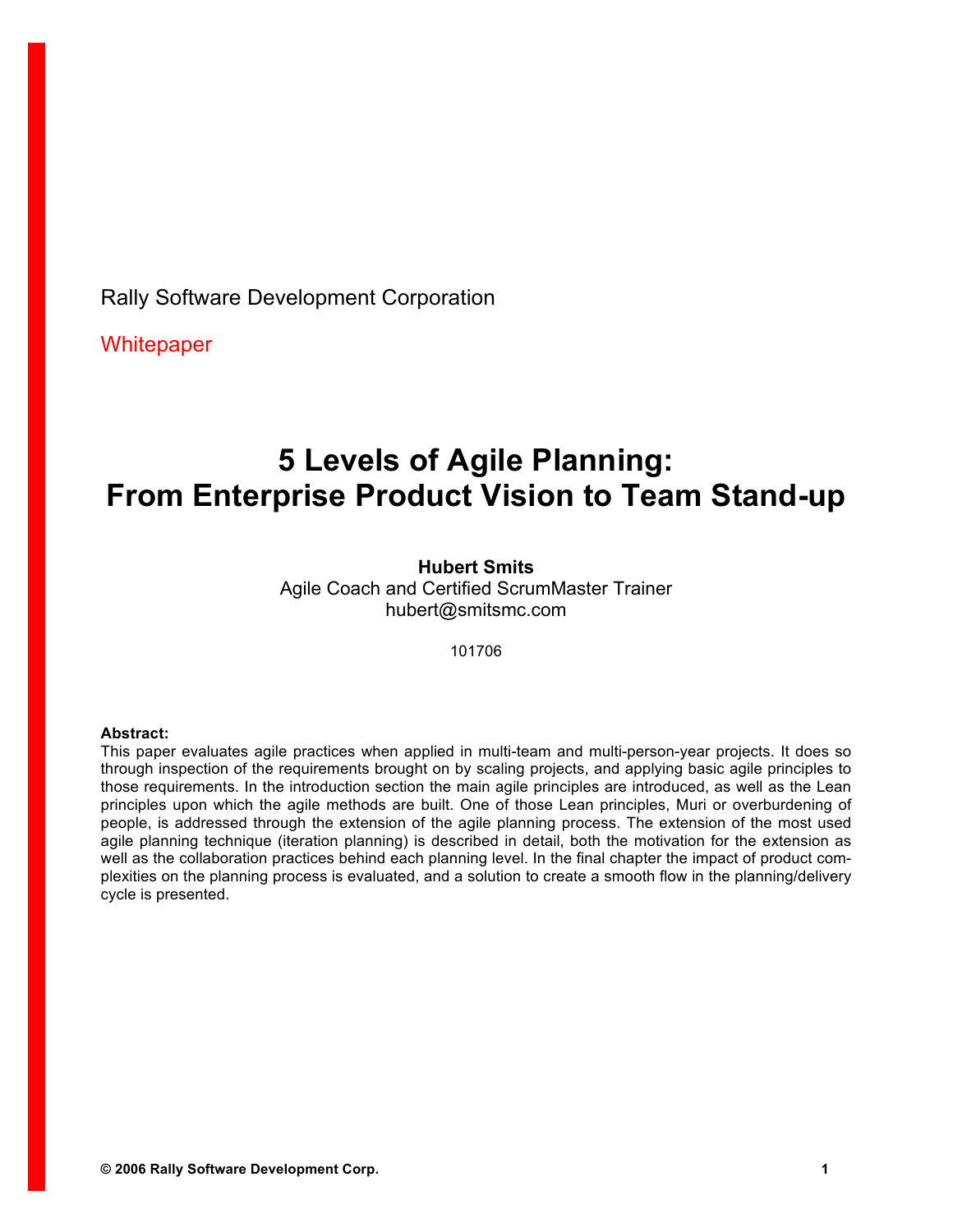# **Table of Contents**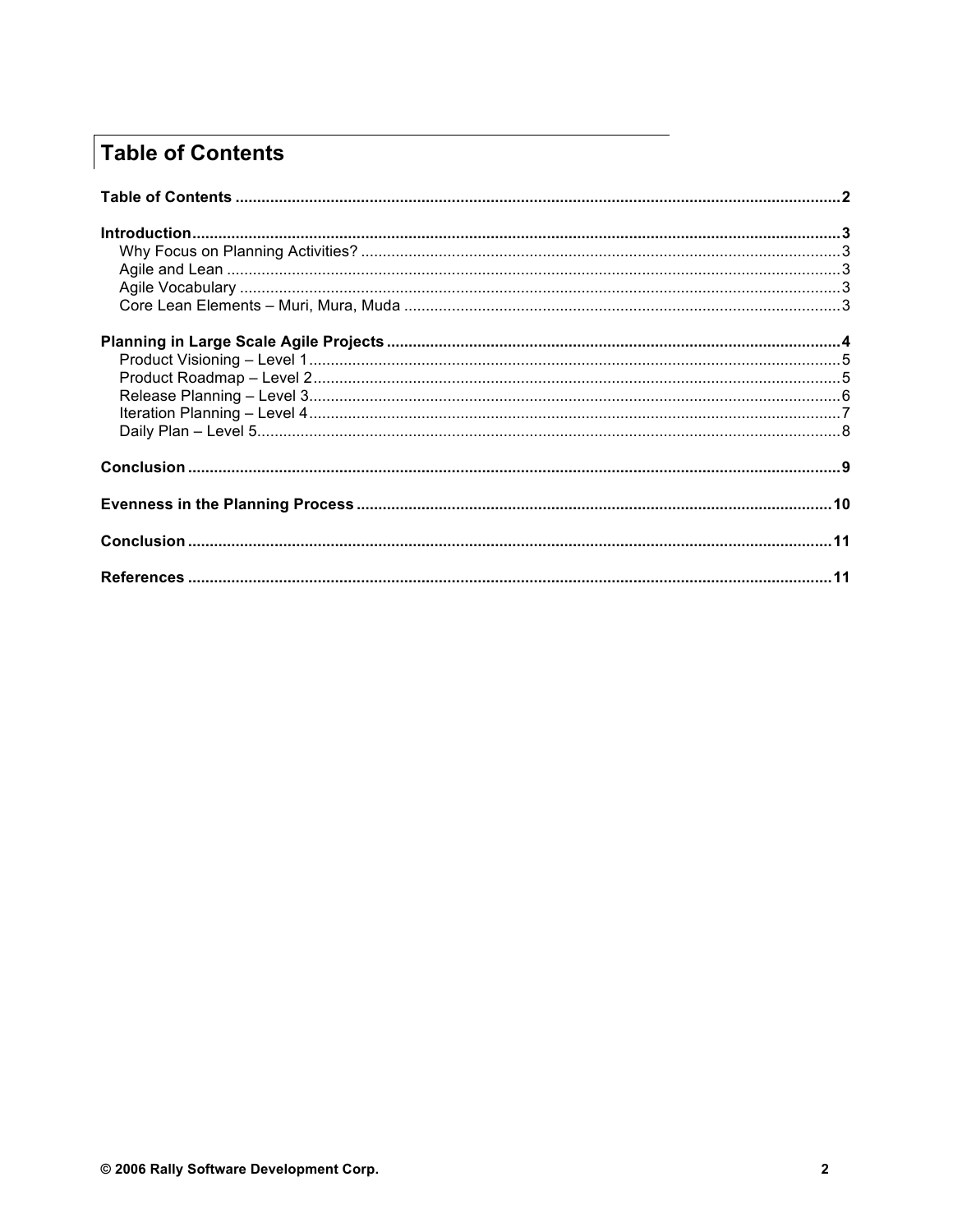## **Introduction**

### **Why Focus on Planning Activities?**

Experience gathered during large-scale implementation of agile concepts in software development projects teaches us that the currently popular agile software development methods (like Scrum) do not scale to program, product and organization level without change. The fundamentals for changes to these methods are found in Lean principles, or: the future of agile methods is found in its origins. This paper describes a planning framework that has been used successfully in large-scale<sup>1</sup> agile projects and investigates the impact of introducing this framework on three core Lean principles: Muri, Mura and Muda<sup>i</sup>.

### **Agile and Lean**

The origins of Scrum are found in writings by Takeuchi and Nonaka<sup>ii</sup> and were developed into a methodology by Schwaber, Beedle and Sutherland", M. In 2003, the principles of agile software development were linked to Lean principles<sup>v</sup>, which concept was further explored by Sutherland, Viktorov and Blount<sup>vi</sup>. This thinking has been further developed into a process that adds practices to the Scrum framework to address complexities that arise when the Scrum framework is applied to software development programs with multiple teams and/or multiple projects<sup>2</sup>. This paper is based on these publications and experience from the author in multiple implementations of agile practices in large projects and programs.

### **Agile Vocabulary**

This document is heavy on jargon, some often used terms are:

- Agile Methods The collection of lightweight software development methods that have been developed based on the Agile Manifesto<sup>3</sup>. Examples are Extreme Programming (XP), Scrum and Feature Driven Development.
- Product Owner The person responsible for the success of the product in the market, and therefore entitled to prioritize the needed features of the product.
- Delivery Team The group of people responsible for the delivery of the artifacts that together make up the product. They are responsible for delivering the right quality and can therefore determine and estimate the tasks involved in the delivery of the product features.
- Muri, Mura, Muda or Load, Flow, Waste Three core Lean principles that describe the need to plan work correctly (load), to create a regular pace in the team (flow) and to avoid delivering products that have no customer value (waste).
- Product backlog A prioritized list of features that make up the product as desired by the product owner.
- Iteration A one- to six-week period in which the delivery team produces working (accepted) product features. Also called Sprint in the Scrum methodology.
- Feature A product component that the product owner and customer recognize and value. Delivering a feature is done in tasks, which are the more technical activities that are recognized and valued by the delivery team. Estimation of the work involved in delivering features and tasks is done by the delivery team, which is a major difference from plan-driven development where the estimating task is often taken on by the project manager.

### **Core Lean Elements – Muri, Mura, Muda**

The three Lean principles that are used to define agile software development methods find their origins in the Muri, Mura and Muda concepts:

2 Sutherland, Tabaka & Smits – Program Management with Scrum – Two day course for ScrumMasters – 2006

 $1$ <sup>1</sup> The projects referred to as being 'large' typically last well over a year, and have 50 or more people involved to deliver the required functionality.

<sup>3</sup> http://www.agilemanifesto.org/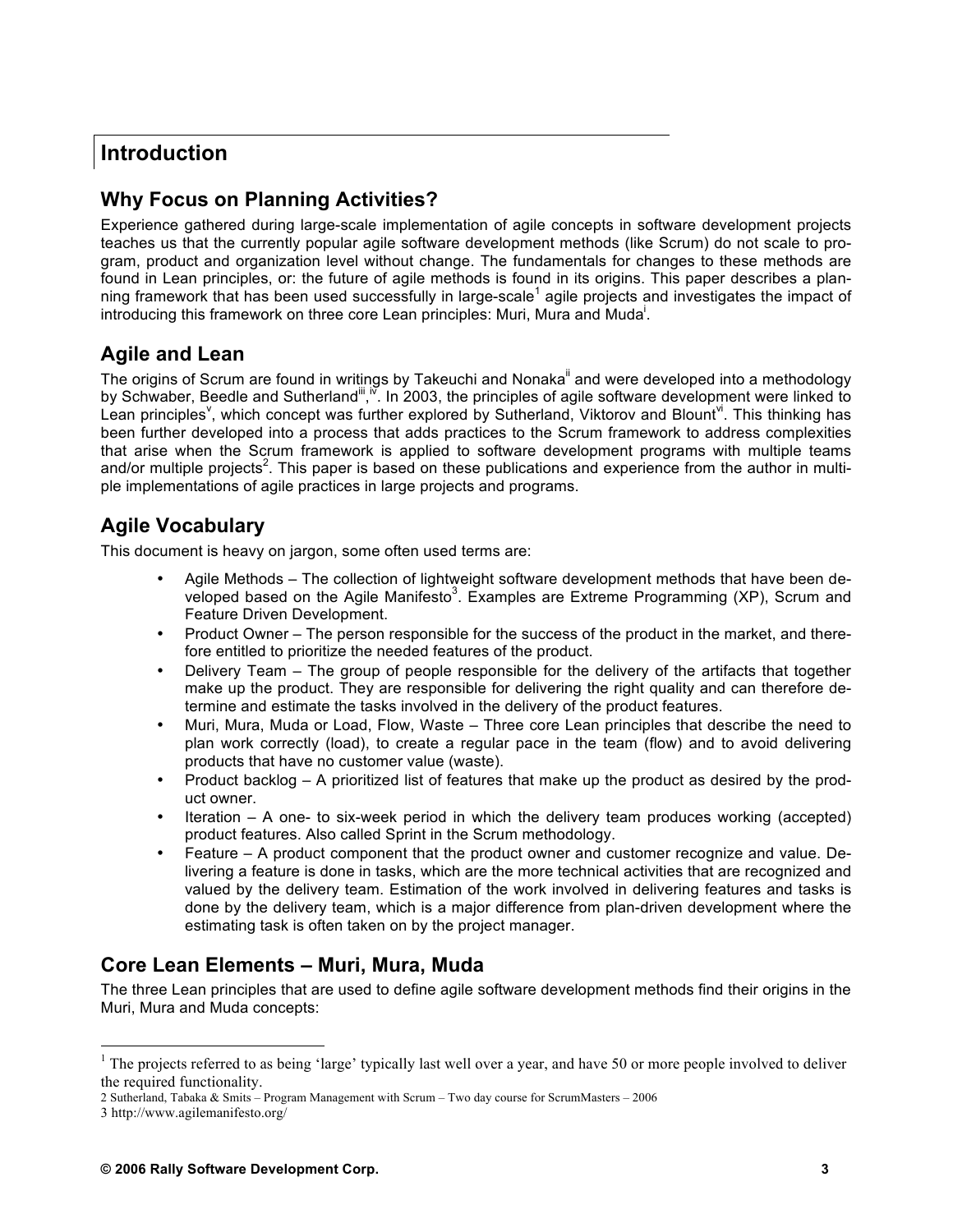- Muri Overburdening of people or equipment
- Mura Unevenness in workload
- Muda Waste or non-value adding activities

There is a relation between the three principles: mura creates muri leading to the inability to reduce muda<sup>4</sup>. Or: waste can be reduced through solving problems with imbalanced loading and overstraining of people<sup>vii</sup>:

All agile methods rigorously reduce existing software development methods to frameworks that are best described as 'barely sufficient'. When these minimal frameworks are combined with discipline and rigorous inspect-and-adapt practices, robust methodologies are created that deliver working software early.

The existing agile methods have a focus on small (single team, duration measured in months) projects, and the impact of large (multi-team, multi-year) projects on agile practices is not addressed in agile methods. This paper studies the requirements for the agile planning process in relation to the overburdening of individuals and teams (muri).



# **Planning in Large Scale Agile Projects**

In agile methods, loading a team with work is done through iteration planning. Due to the shortness of the iteration (typically one to six weeks) a *plan* reduces in importance and *planning* gains in importance. For small projects it may be sufficient to plan only a single iteration at a time. The experienced disadvantage of iteration planning when applied to projects that run for more then a few iterations or with multiple teams is that the view of the longer term implications of iteration activities can be lost. In other words: the view of 'the whole' is lost. A solution is to add planning levels to incorporate the current view of 'the whole'. In plan driven and waterfall methodologies this problem is overcome through a large upfront design, aiming to predict accurately how much work is involved in each project task. This leads to a large investment early in the project, when it is by no means certain that the designed functionality is actually the functionality desired by the product owner. An approach with multiple levels of planning has to avoid the reintroduction of the big design up front.

Planning activities for large-scale development efforts should rely on five levels:

- Product Vision
- Product Roadmap
- Release Plan
- Sprint Plan
- Daily Commitment

The certainty of undertaking activities addressed in each of the five levels increases, and therefore the amount of detail addressed (money invested), the number of people involved and the frequency can increase without running the risk of spending money on features that may not be built or may be built differently.

Each of the five levels of planning addresses the fundamental planning principles: priorities, estimates and commitments.

 <sup>4</sup> Womack: http://www.leanuk.org/articles/mura\_muri\_muda.pdf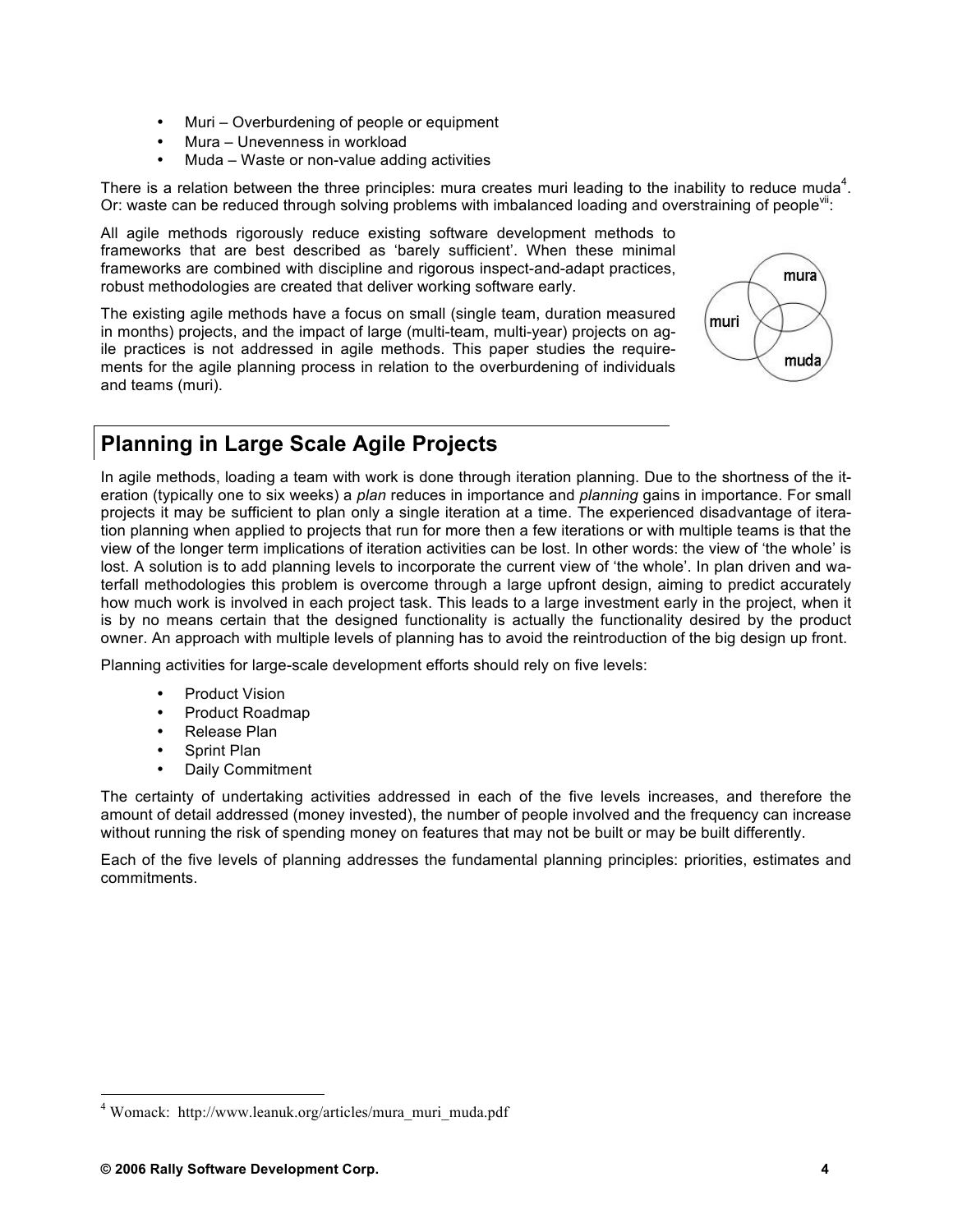

### **Product Visioning – Level 1**

The broadest picture that one can paint of the future is a vision of a product owner. In this vision she explains how an organization or product should look. She indicates what parts of the system need to change (priority) and what efforts can be used to achieve this goal (estimates and commitments).

#### **Product Visioning – How To**

Possible structures for a visioning exercise are to create an elevator statement<sup>vill</sup> or a product vision box<sup>ix</sup>. The principle of both exercises is to create a statement that describes the future in terms of desired product features, target customers and key differentiators from previous or competitive products. Geoffrey Moore uses the following structure in his elevator statement: "For (target customer) who (statement of the need) the (product name) is a (product category) that (product key benefit, compelling reason to buy). Unlike (primary competitive alternative), our product (final statement of primary differentiation)." The product vision describes a desired state that is 12 months or more in the future. Further planning (design) activities will detail the vision, and may divert from the vision because the future will bring us a changed perspective on the market, the product and the required efforts to make the vision reality.

### **Product Roadmap – Level 2**

The era of large-scale projects that deliver results in years is behind us. Customers demand more frequent changes and typical time-to-market timeframes are measured in weeks or months. The higher frequency and smaller timeframes force a product owner into thinking in steps, into thinking of a road towards the final product. Just like a journey is planned upfront and shared with the fellow travelers, a product roadmap is created and communicated to fellow delivery people. The goals for doing so are for the product owner to:

- Communicate the whole
- Determine and communicate when releases are needed
- Determine what functionality is sufficient for each release
- Focus on business value derived from the releases

The delivery team on the other hand will:

- See the whole
- Learn about the steps to realize the vision
- Learn the business priorities
- Provide technical input to the roadmap
- Provide estimates for the projected features

#### **Product Roadmap – How To**

The creation of the roadmap is largely driven by the product owner (or product owner team). This stage of the program has limited influence of technology constraints. In a meeting or series of meetings the roadmap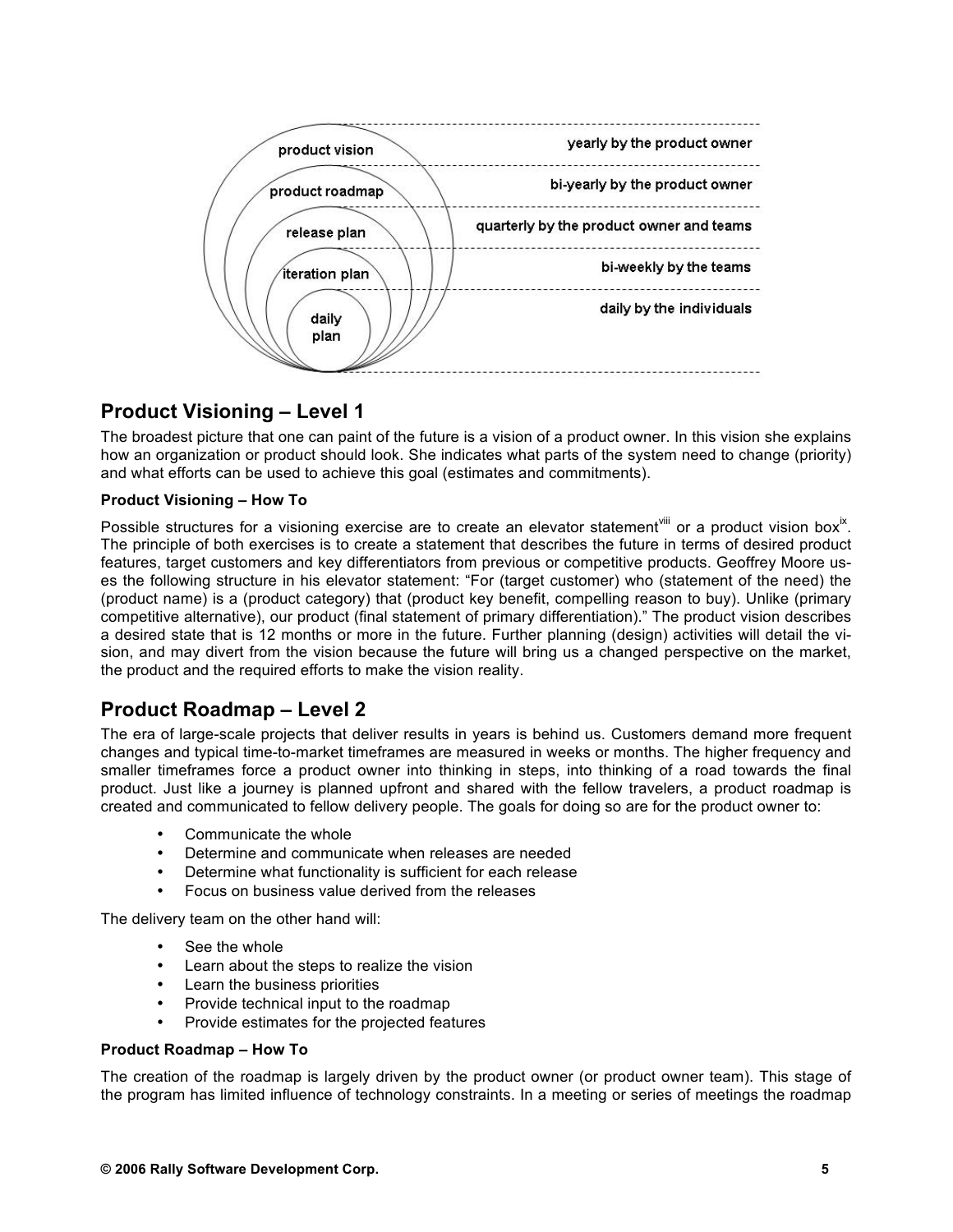will be drawn by the product owner. This can be quite literally, through a graphical representation of the releases, or more formally in a written document outlining the dates, contents and objectives of the foreseen releases.

#### **Product backlogs**

In anticipation of the next planning stage (release planning) a list of desired features needs to be built - the product backlog. In its simplest form, such a backlog is a table (spreadsheet) of product requirements, briefly described so a delivery team can provide estimates for the realization of each feature. Most importantly, the list has to be prioritized. The success of an agile project depends on the early delivery of the highest priority features. Since the success of a project is measured in business terms, the prioritization of the feature list is the responsibility of the business, i.e. the product owner. Interaction with the delivery teams is required. Without a discussion of the features it will be hard for the delivery team to produce estimates that have an acceptable inaccuracy. Characteristics of a product backlog include:

- One product backlog for all teams (see the whole)
- Large to very large features (up to 20 'person days' to deliver a feature)
- Feature priority based on business priorities (discovered through market research)
- Technology features (sometimes called non-functional features, work required to make the product work in a desired way, e.g. the implementation of a certain DBMS in order to warrant a certain system performance) are limited to those that have a direct impact on the success of the product in the market

### **Release Planning – Level 3**

In small projects (single team delivering a product increment in a few iterations) the product backlog alone can provide enough project overview. The size, duration and deliverables are easily recognized. There is no need to synchronize or group deliverables or teams. This changes when applying agile concepts to programs in which there will be dependencies between teams and between projects. Some of the teams may be operating according to different agile principles, or are operating in a waterfall style. The first moment to start grouping activities and allocate them to teams occurs during release planning.

A release is what the name implies: a set of product increments that is released to the (internal) customer. Some characteristics of a release are:

- Releases are defined by date, theme, and planned feature set. Release dates can be linked to events, like conferences or changes in the legal system
- Scope, not date or quality, is the variable, which highlights the need to use a prioritized product backlog as the basis of a planning event. When a release date is set in stone, and an increase in budget is unlikely and usually has no positive effect on a release, the scope is the only variable that can make or break the release date
- All teams must commit to the same rhythm of iterations. When all teams work to the same rhythm the discovery and management of dependencies occurs automatically during the planning activities.
- There are fixed release dates across all teams of the program: a typical interval would be two to four months.

#### **Release vs. iteration characteristics**

A release is defined at system or program level, usually in product owner vocabulary. The release theme, release date and prioritized features together form a release; all these concepts are defined by the product owner. When releases are seen in the perspective of the roadmap, then the high visibility and confidence is in the near term (release "current" and "next"). This is expressed through more detail in the feature descriptions, and a smaller size of the individual features. A release can stretch over six to nine months, although two to four months is more common. The purpose of a release is to provide both customer and team with a view of 'the whole' and have the product owner and delivery team make a first attempt of decomposing high level requirements into product features, guiding them to higher detail in features that are likely to be built.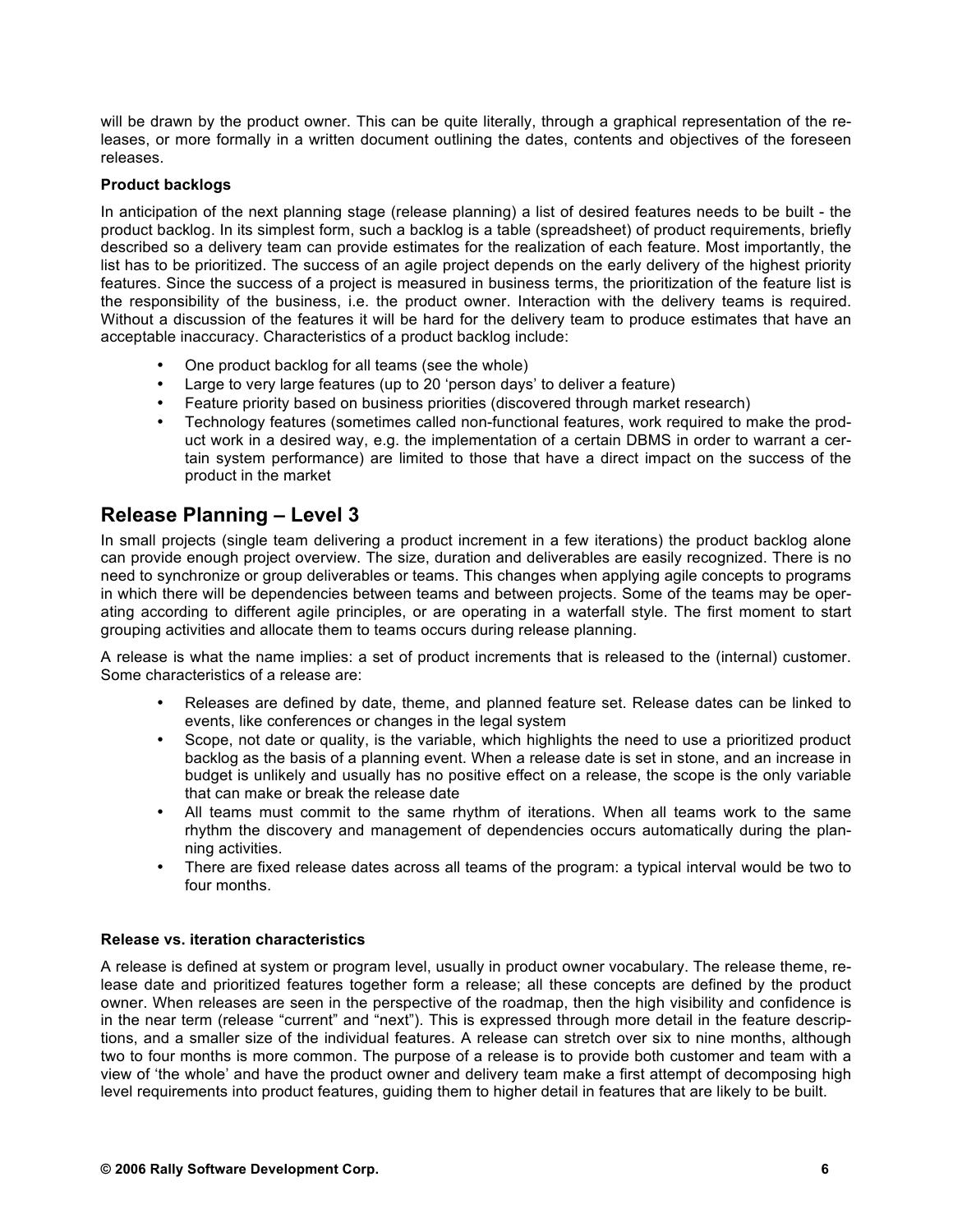The iteration, on the other hand, is defined at a feature level. The delivery team and product owner have agreed on the number of iterations in a release. Which features will be delivered in an iteration is determined by their priority; the number of features that will be delivered in the iteration is set by the velocity of the team and the team estimates of the features. Planning activities for the iteration is typically a single iteration at a time, or sometimes two. Planning only for the next iteration implies that the activities have a high likelihood to be undertaken. This warrants the investment of time by the delivery team into decomposition of features into tasks. Tasks are technical in nature; the product owner will not necessarily recognize them. Iteration lengths vary from one to six weeks, with two weeks seen as the most frequent duration. The purpose of an iteration is for each team to commit to delivering accurately estimated features.

#### **Release Planning – How To**

With the product vision and product roadmap available and regularly updated and reviewed by the product owner and the team, everyone is aware of the focus, or theme, of the next releases, and the desired release dates. Furthermore the product features have been collected in the product backlog and have been prioritized and estimated. Through these exercises, the product owner and the delivery teams have a shared understanding of what has to be delivered, when, and why in the agreed order. If the team has estimated the features in storypoints or T-shirt sizes<sup>x</sup> then they have to agree on their capacity (expected velocity) based on numbers from the past – or by plain guessing. Typical availability of team members is 60 to 70%, but numbers as low as 25% and as high as 90% are seen.

A release planning session typically takes place over a full day, sometimes two if the program is very large (100s of team members). All team members participate in the session: product owner, full delivery team, stakeholders. The session is highly collaborative and interactive; tools used are typically sticky notes, flipcharts and whiteboards. An agenda<sup>xi</sup> could be:

- Introductions, goals, agenda updates
- Product vision, product metaphor explanation by the product owner
- Time-boxes for the releases and iterations
- Impact of previous releases and iterations
- Capacity calculation by the delivery team
- Agreement of deliverables (when is a feature "done")
- Moving features into the release during break-out sessions by the individual teams. This can be a literal 'moving' when the features are written on sticky notes, and the releases are represented by separate flip-over sheets. All team members participate in this exercise.
- Moving features from the release into iterations within the release by the individual teams
- Determination of dependencies by walking through the individual planning results, moving features to the required iterations or releases to solve the dependencies
- Final calculation of workload per iteration and comparison with the available capacity
- Review of discovered risks and issues
- Commitment to the release plan by all attendees
- Retrospective of the session

### **Iteration Planning – Level 4**

During release planning the delivery of features was determined, taking dependencies between the features and between teams into consideration. Due to the lack of detail (no investment in design activities until the likelihood of feature delivery is close to certain) the estimates are rough and have an acceptable uncertainty. For iterations within the release, a planning session takes place. Before or during the session, detail is added to the features through decomposing into tasks. Adding detail increases accuracy of the estimates. The actual capacity of the individual teams is known with more certainty than during the release planning session. The combination of these increased accuracies makes certain that the team can be able to commit to actually delivering a number of features during the iteration, with a high degree of certainty of actually delivering them.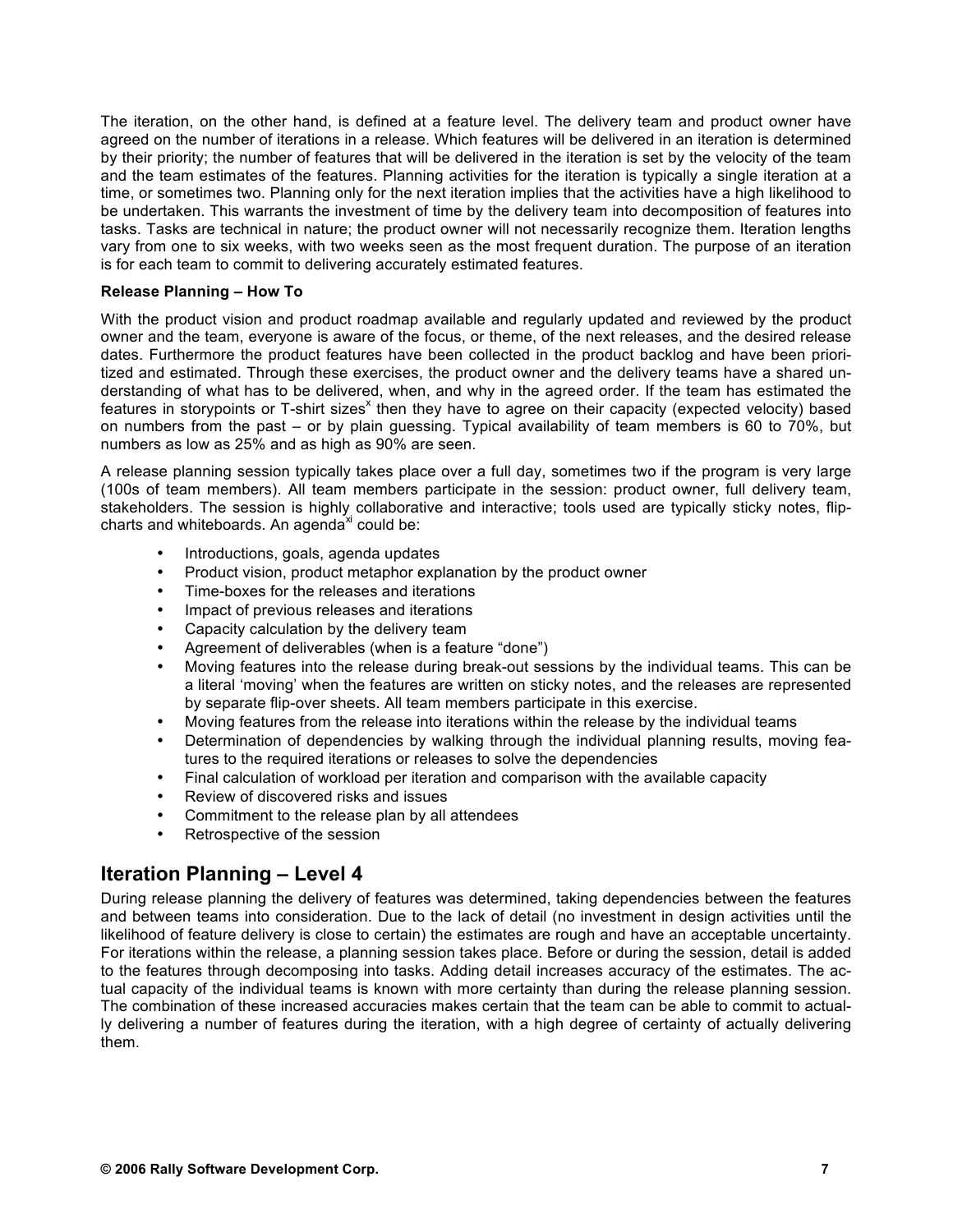#### **Iteration Planning: How To**

The structure of the iteration planning session resembles the release planning session. Although the teams work individually to produce their iteration plan, synchronization between teams will provide an effective mechanism to detect and resolve dependencies. The agenda for the planning meeting bears great similarities with the one from the release planning meeting, with the prime distinction of the planning horizon: only a single iteration is observed in all activities. The core of the activities is carried out on a team-by-team basis:

- The individual teams determine their *actual* capacity, or the amount of work it can get done within the iteration.
- The individual teams decompose as many features as seem to fit in the next iteration into tasks – this can be done in preparation.
- Every task is estimated, with a typical task size of a half a day to two days.
- The "done" definition<sup>5</sup> has to be taken into consideration when decomposing and estimating features: a feature is not *done* until it has been fully *tested* and *accepted* by the product owner.

The results of the individual teams are inspected in a joint session to determine dependencies (or disappearance of them) that were not seen during the release planning session.

### **Daily Plan – Level 5**

Many agile teams have taken on the habit of a daily meeting: the Scrum stand-up meeting. In a 15-minute session, the team members update their status ("what did I do yesterday"), commit to work for today ("what will I do today") and report impediments ("I am blocked by ..."). This daily meeting is not often seen as a planning session, but certainly is. The people look a day ahead, have learned from the earlier days in the iteration and tell each other what they plan on doing. Issues are raised, possibly addressed, and the success of delivering the desired features within the iteration can be determined after the meeting.

#### **Stand-up Meeting: How To**

Like other planning activities, the daily plans need to be synchronized between teams. This takes place in a coordinating stand-up meeting ('Scrum of Scrums' meeting in the Scrum methodology). Representatives of each team report the status, plans and impediments to each other in an identical format. The three questions answered are the same as in the individual stand-up meetings ("what did the team complete yesterday," "what will the team do today" and "what is blocking the team"). What is made visible is:

- How are all the teams progressing?
- What are the cross-team impediments?
- Who is taking the actions to remove them?

The principle of a coordinating stand-up meeting can be repeated to address large number of teams: representatives of 'teams of teams' report on the progress of the 'teams of teams'. These meetings typically coordinate efforts of teams that have no common ground. For example, all the IT delivery teams have a coordinating (daily) stand-up, as do the training teams, finance teams, pre-production teams, etc. On a weekly or (late in the release cycle) daily schedule, representatives of the teams meet to report progress, plan and impediments.

 $5$  A definition of the deliverables for a feature (when is a feature "done") lists the artifacts that need to be delivered with the actual code. This can include tests, test results, various types of documentation etc. Some of these artifacts will be defined at project level (such as documents required by auditing teams), others are team dependant (like user documentation for teams working on user interface related features).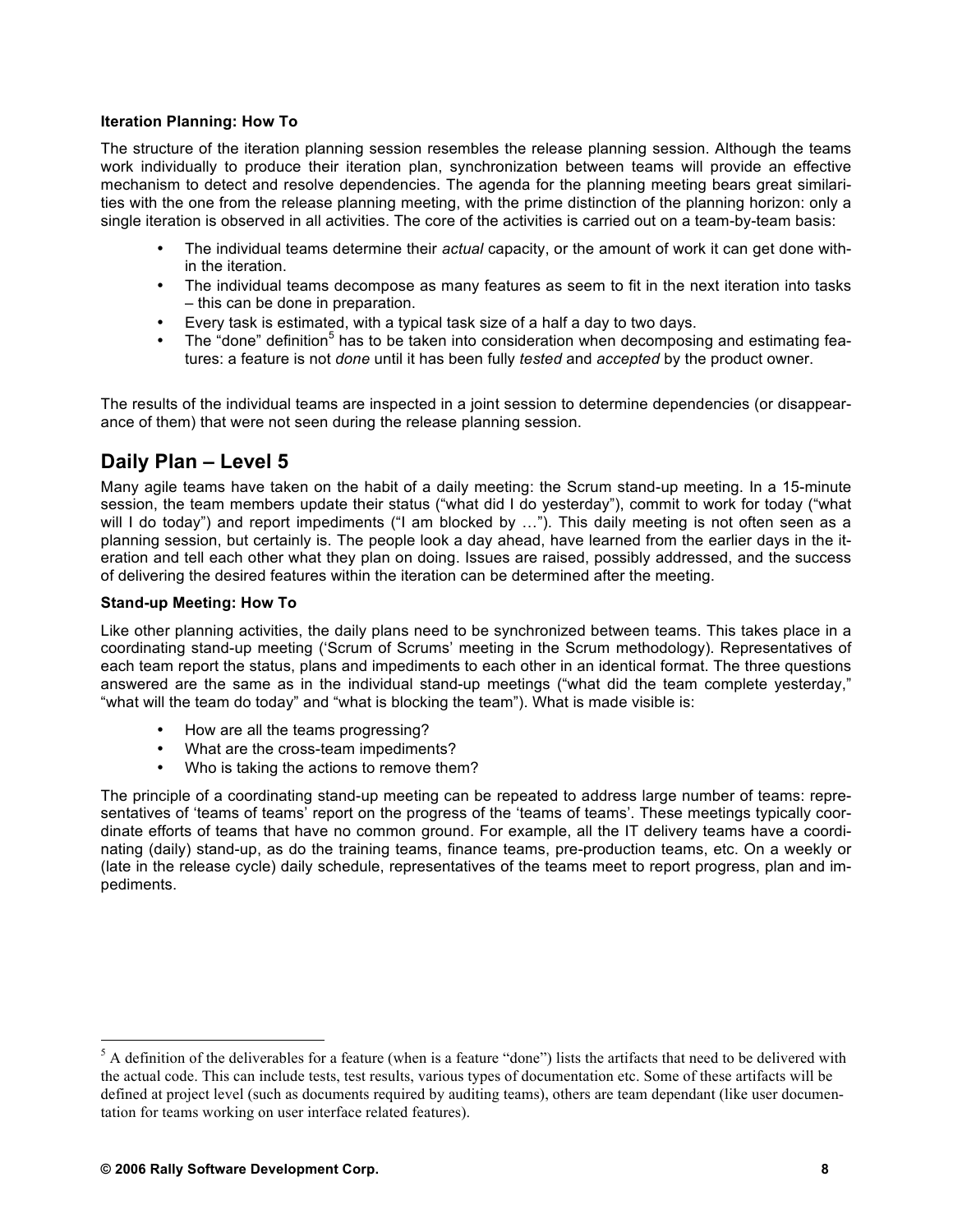

### **Conclusion**

This section addressed the load of the delivery teams, through planning of the delivery activities with the right level of detail at the right moments. Through the staged planning activities, a balance is found between longterm views and commitments and upfront investments in design and planning activities. Through the ownership of the release and iteration planning by the delivery teams, the risk to overburden teams and individuals is greatly reduced.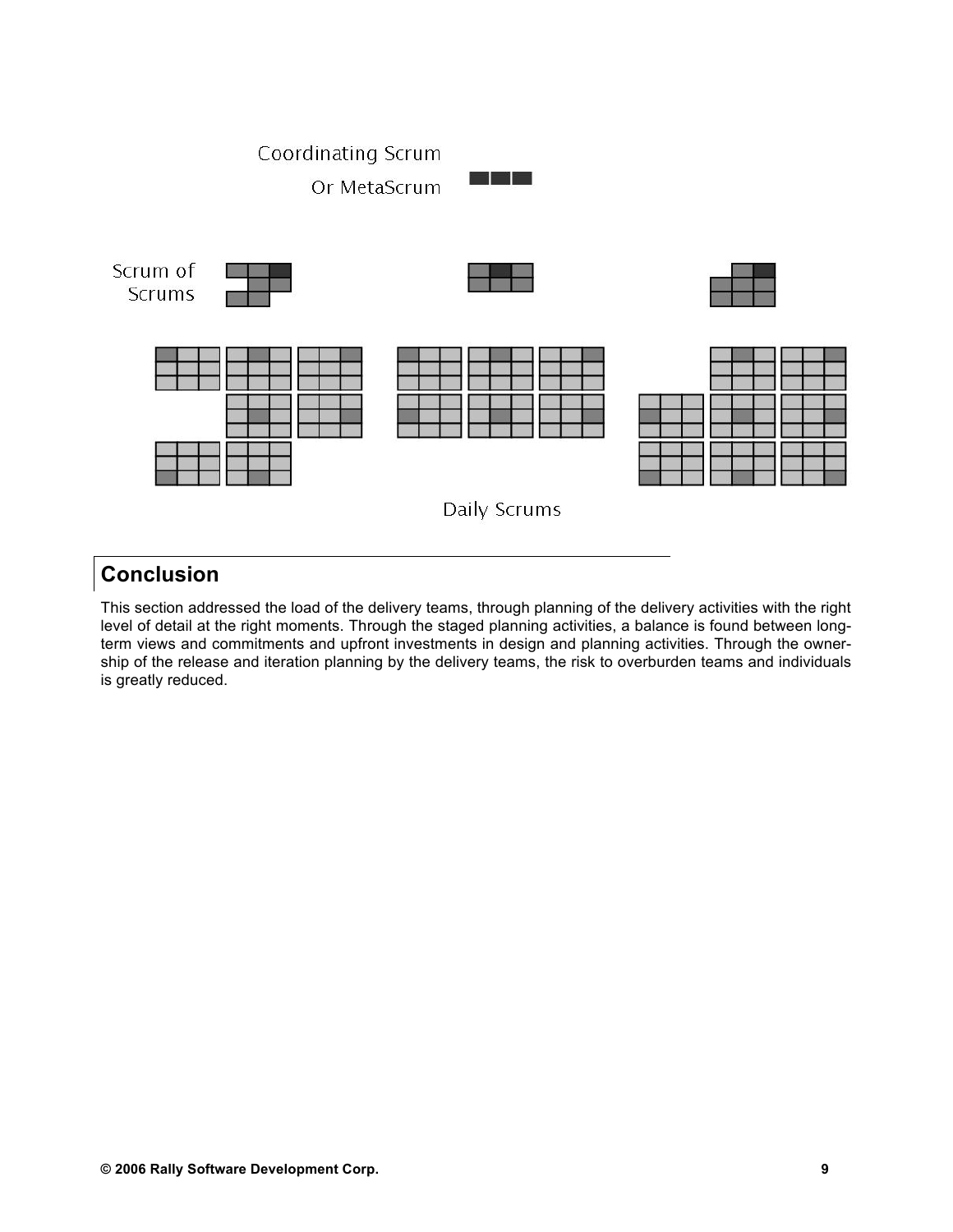### **Evenness in the Planning Process**

Unevenness in workload can be solved by always having an amount of work ready for the teams and individuals. This enables the teams and individuals to pull work when capacity is available.

In the paper by Takeuchi and Nonaka<sup>ii</sup>, "The New New Product Development Game," they highlight that a start-stop mechanism introduces delay in the delivery process. Through an overlap of activities between teams, either through an early start of the next team (while the previous team is still working on their tasks), or a parallel run of most of the teams (sorting out their dependencies while progressing), the total duration of product development is shortened.

When a team is not familiar with the problem domain presented by the product owner, they require time to prepare estimates through decomposing features into tasks. This leads to delays between iterations: the first iteration delivers the requested features successfully and only then the team determines the impact of the delivery on the product backlog and starts studying and decomposing the next set of features. This work can be done in anticipation: team members (some or all) can plan for work that is likely to be undertaken in the next iteration. In a simple form (when members are familiar with the features) this will require a few hours of work to study the product backlog and question the product owner. When familiarity decreases, these activities grow to several person-days. The most extreme structure observed is where two team members spent the entire iteration studying features for the next one. At iteration planning time, they provided guidance to the team, and after the planning session they flowed back into the delivery team, taking on actual delivery roles. Two other team members then took on the preparation role. The effects of this approach are:

- Iterations overlap and are continuous without breaks
- Some features in the product backlog are pre-staged
- The top of the product backlog is always ready to be included into an iterations

This approach creates time to address problems that are caused by the lack of knowledge of the features by the delivery team. An example or activities that can be carried out during this pre-staging phase are building of prototypes of the application feature, which can be tested against a user group to study the user experiences. The result is an agreement between the product owner and the development team that backlog items are ready – the team is confident that they can estimate and decompose the features.



The development teams must set aside time to prototype for the product owner at least one iteration before